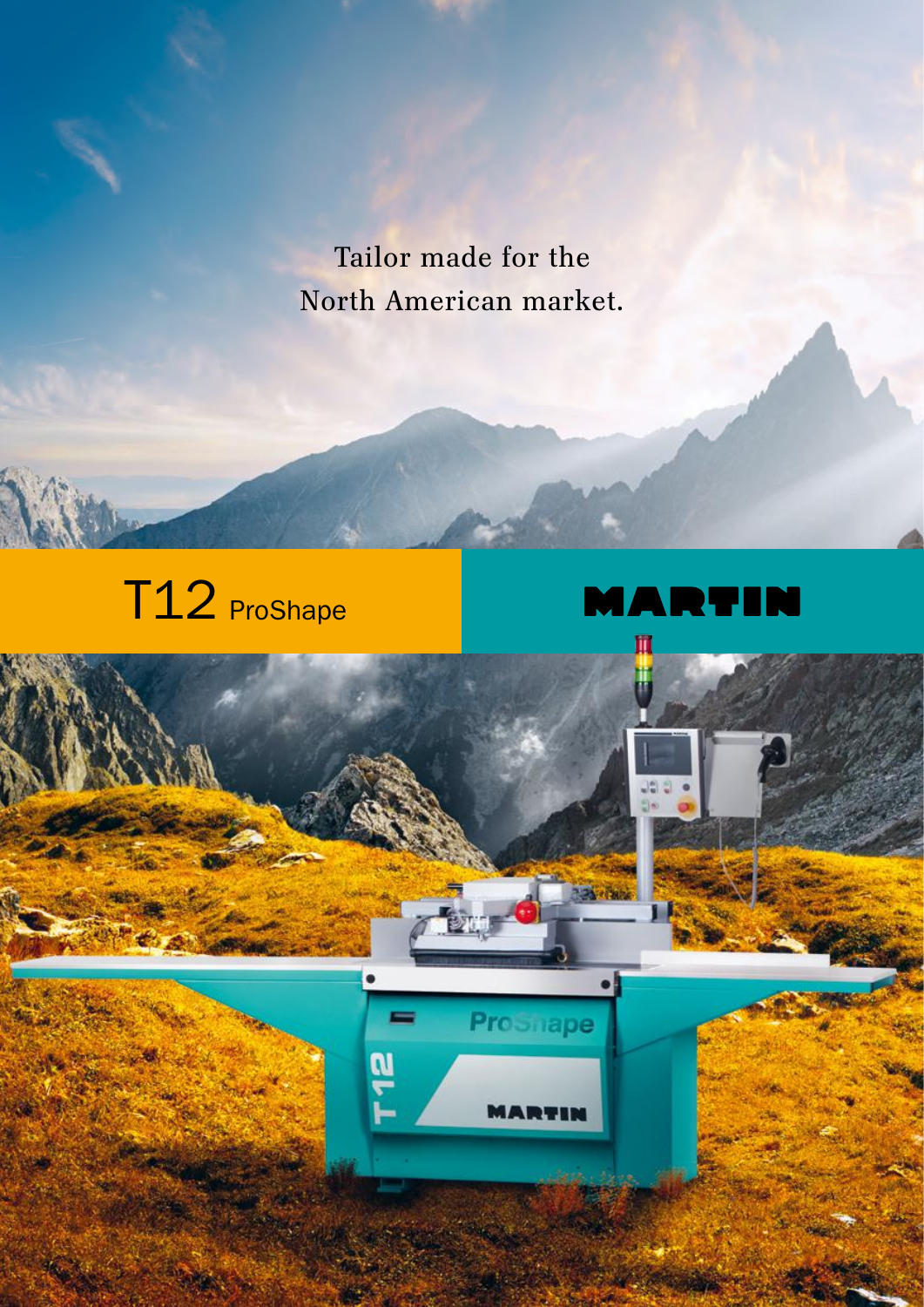# T12 roShape Non tilting spindle

Unique precision designed with safety in mind. That's the MARTIN ProShape.

The T12 ProShape is a special machine for all those who need precise processing of small workpieces such as raised panel sections for kitchen doors. Developed for the North American kitchen cabinetry industry, the key feature here is the unique transport belt built into the cast iron machine table that provides an absolutely reliable and safe solution with incomparable results.

Whether you are processing wood lineally or cross-grained, the transport belt that is embedded in the cast iron machine table helps to control the workpiece through the profiling process. The pressure element from above with guided adjustable rollers keeps the workpiece from being kicked out from the fence line. The reverse rotating spindle helps to mitigate any tear-out. The result is precision with incomparable repeatability of pattern.

> Heavy compound base construction in a compact form

HSK 63F Quick change tooling system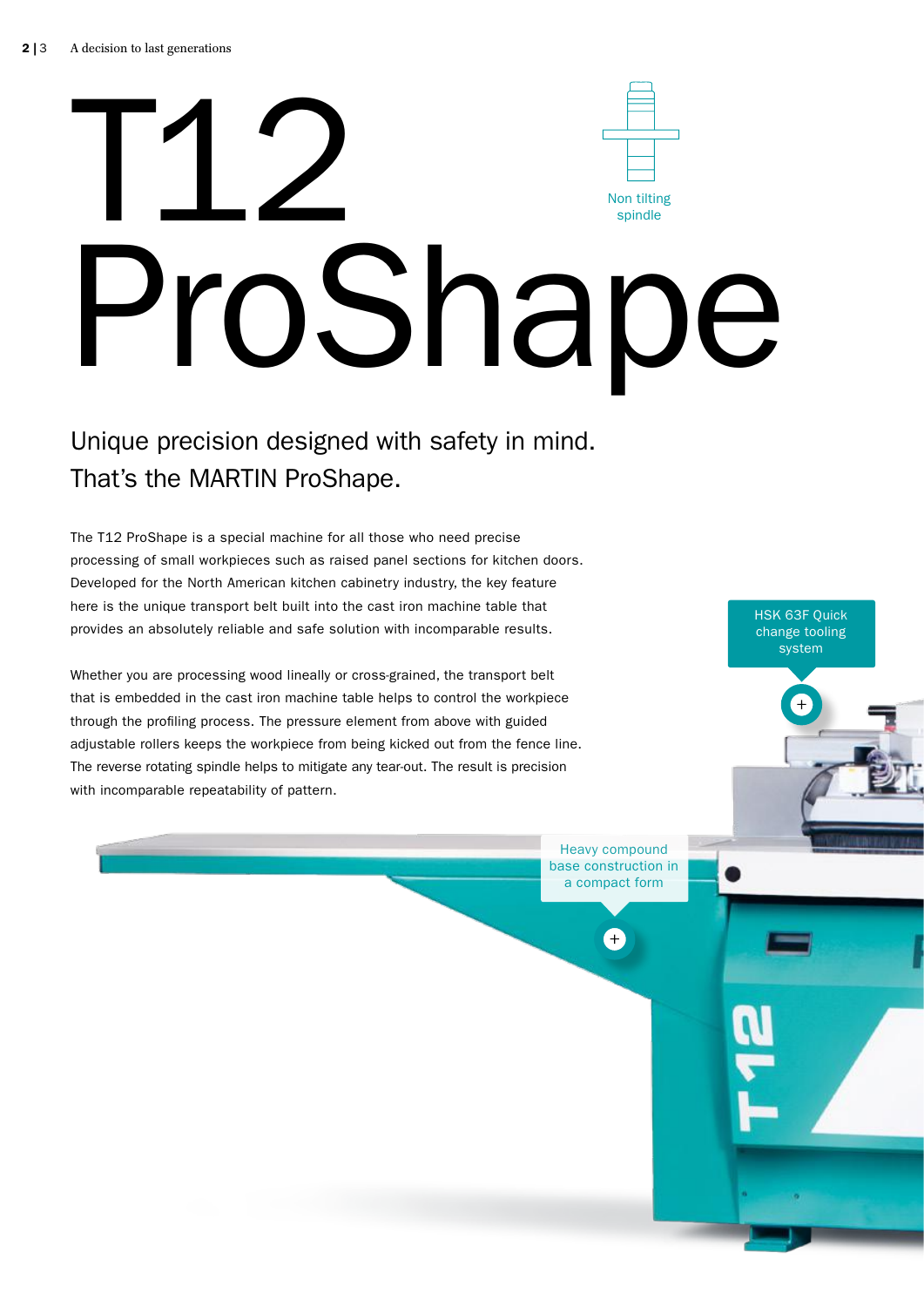

#### Let the unique possibilities of the T12 ProShape impress you!

The operator is supported by a high performance touchscreen controller, not to mention the best software in the industry, where all adjustments are within seconds precisely and safely executed. Starting with the tool identification process, the standard hand held scanner helps to guide the operator all the way up to selecting the exact profile setting for the job at hand.

Standard characteristics of the machine such as the HSK quick change spindle system or the variable speed motor create an environment that supports extremely short tooling changes with perfect results.

The T12 ProShape can be adapted to your individual needs and can be the perfect shaper for special woodworking applications.

#### Little but strong

The mechanical components of the T12 ProShape are made of high quality materials and are constructed for the long haul. Although the machine has a small footprint, it is very heavily and robustly designed.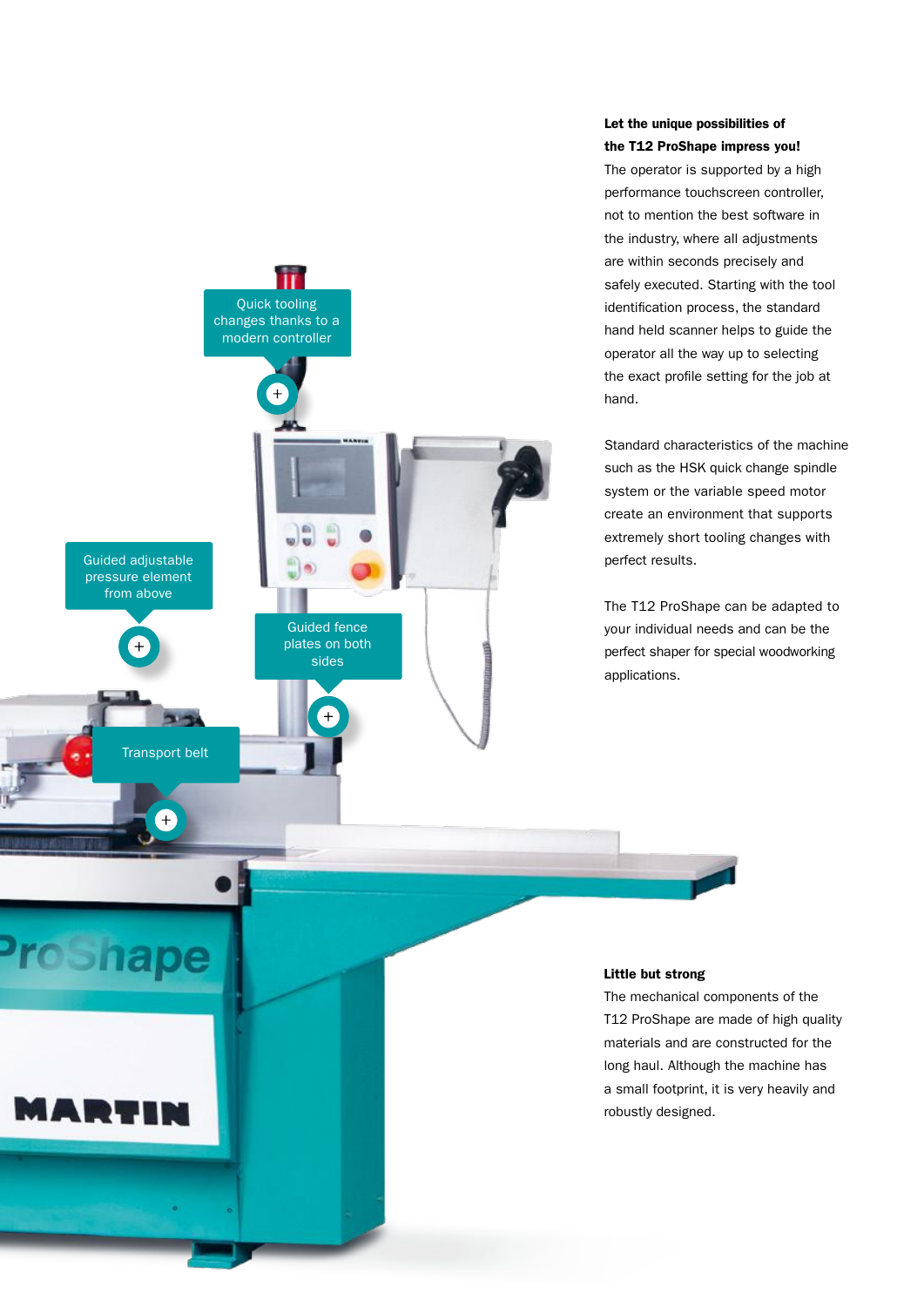### A unique interplay of the specially designed components

Through the union of the unique transport belt and MARTIN's legendary shaping technology, even the smallest profiles can be processed safely and precisely. With the German engineered synchronicity between the reverse rotating tool and the machine, you can be assured that the critical transition between lineal and cross grain processing can be achieved without any tear-out. This raises the surface quality of the entire workpiece considerably. The fence is adjusted through the touchscreen controller to the pre-programmed tool. Through the perfect relationship between the fence, overhead pressure, feed speed and tool height, you can now achieve what before were very difficult to machine workpieces.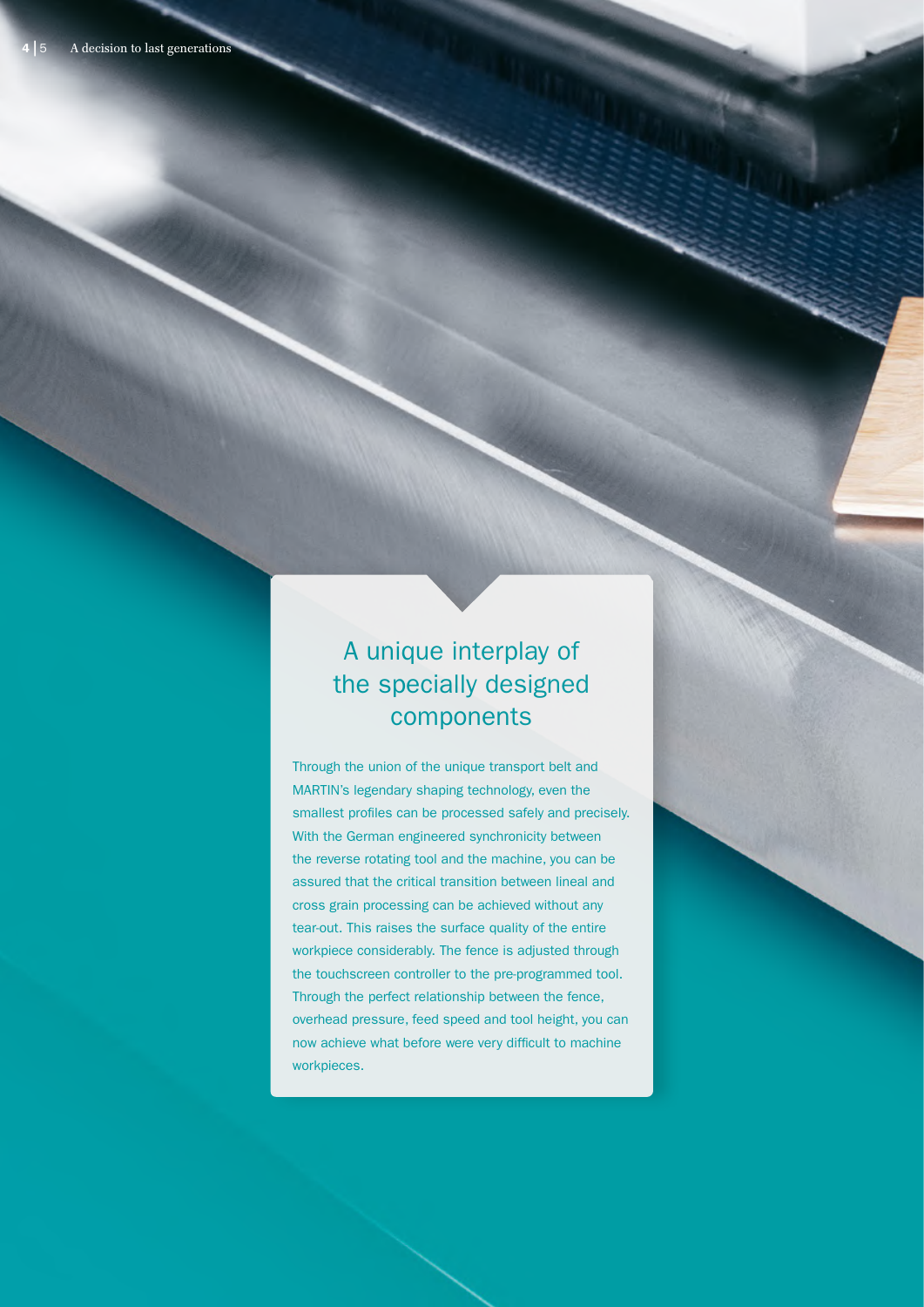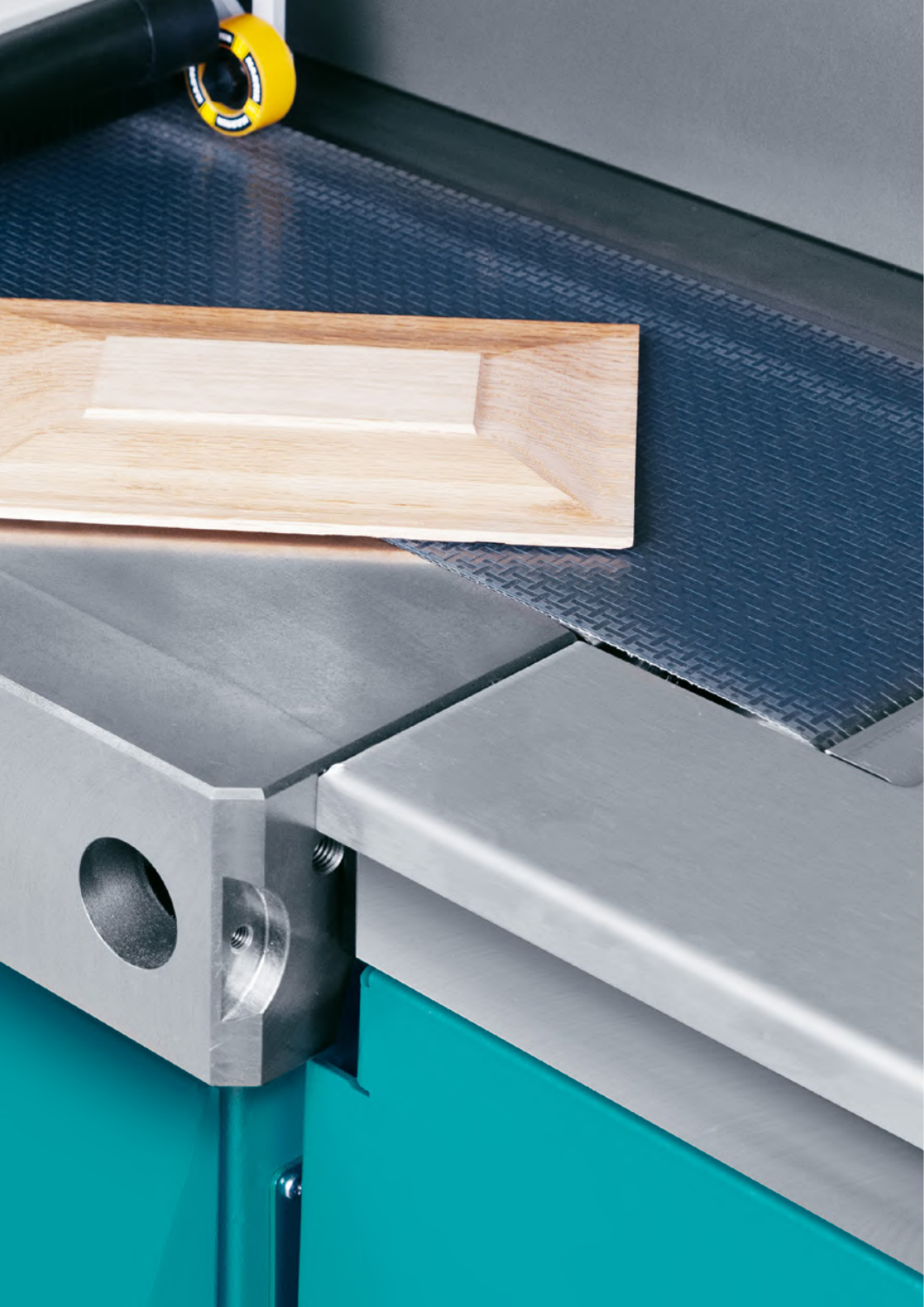## ProShape stands for extreme flexibility



HSK 63F interface

#### More flexibility and safety!

The standard variable speed motor for the cutting spindle is variable between 1000 and 12000 RPM and is an ideal prerequisite for achieving the perfect surface finish. When it is combined with the HSK quick change spindle system for wrench-free tool changes, it means minimal downtime for the operator. The controller allows the preprogrammed tool to run at the optimal RPM for its diameter.

#### Profiling made quick and easy.

Thanks to the intelligent but also very simple to use touchscreen controller, you can achieve tool changes in seconds. The operator is supported with a barcode scanner where they can scan both the tool to be used and a wooden sample. Tooling changes cannot be any simpler!

#### Information is everything.

With the help of the scanner, the operator can choose the profile to be run as well as the associated pre-programmed cutterhead.

The running status of the machine is displayed for all to see safely with the overhead safety light. The operator always has an idea of whether the machine is ready to run or requires additional steps before production starts. This is just another example of further contributions that the machine design has to create fast, safe and perfect results.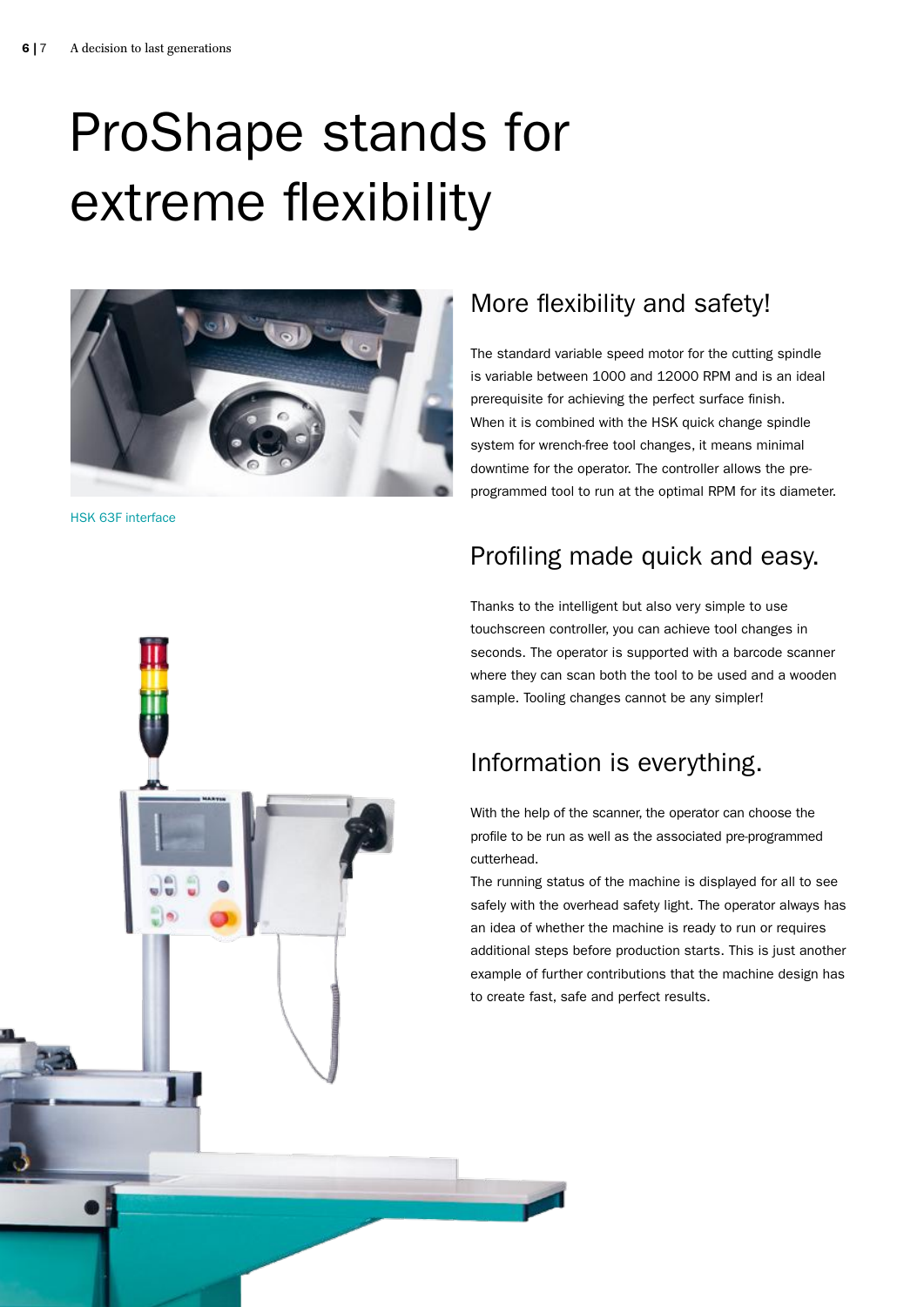## Robust, solid and long lasting construction.



The unique construction of the MARTIN composite frames leads to incomparable stability.

### Stable and precise, the T12 ProShape

Do not discount the power of the MARTIN T12 ProShape just because of its compact foot print. This powerhouse of a machine is over 2600 lbs and has one of the most solid machine base designs in the industry. With a compound steel plate construction filled with a specially formulated concrete composite material, the T12 ProShape base has over six times the vibration reducing properties than traditional cast iron. This makes for a perfect support of the machines beefy cast iron table.

Composite frame | Standard

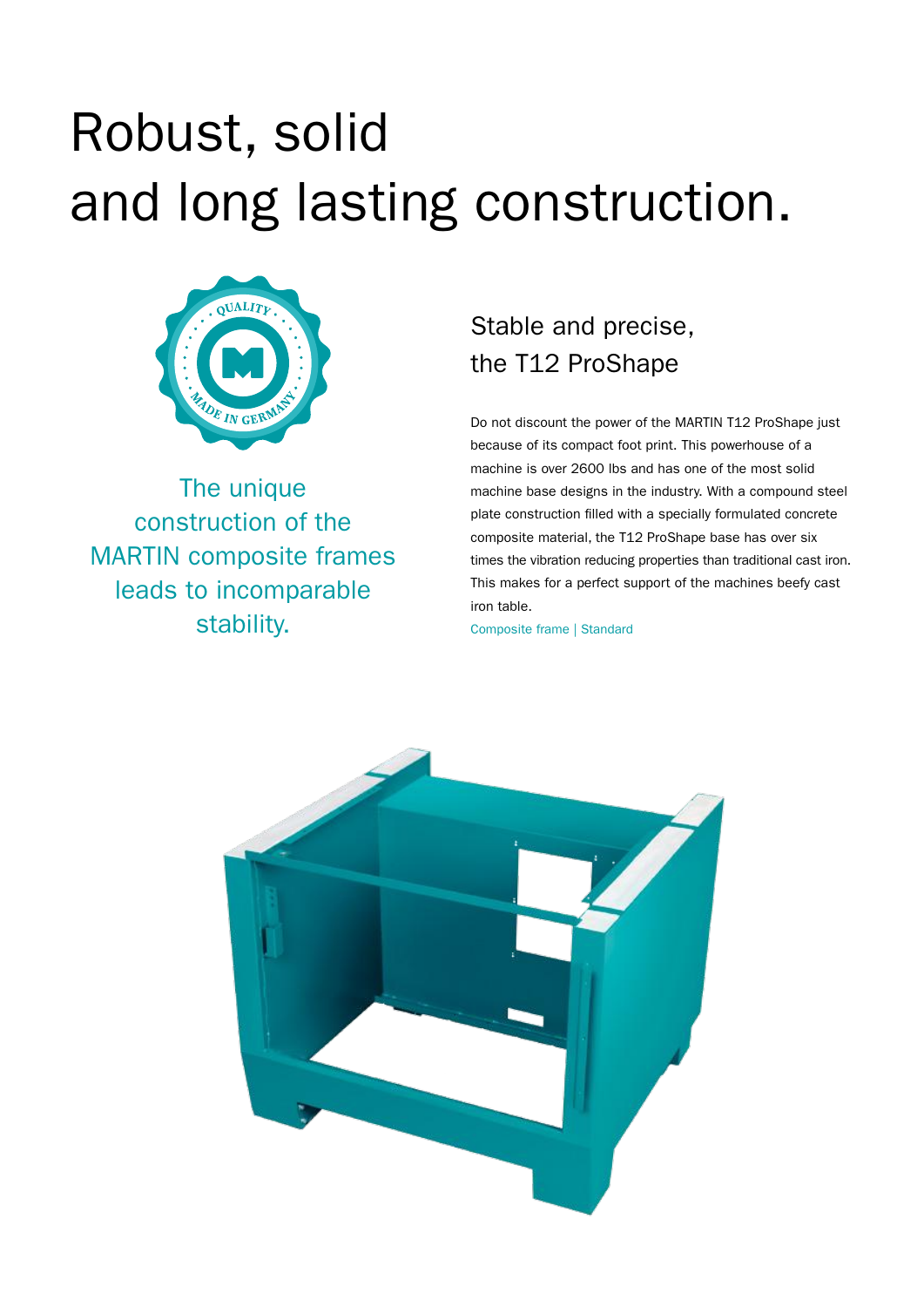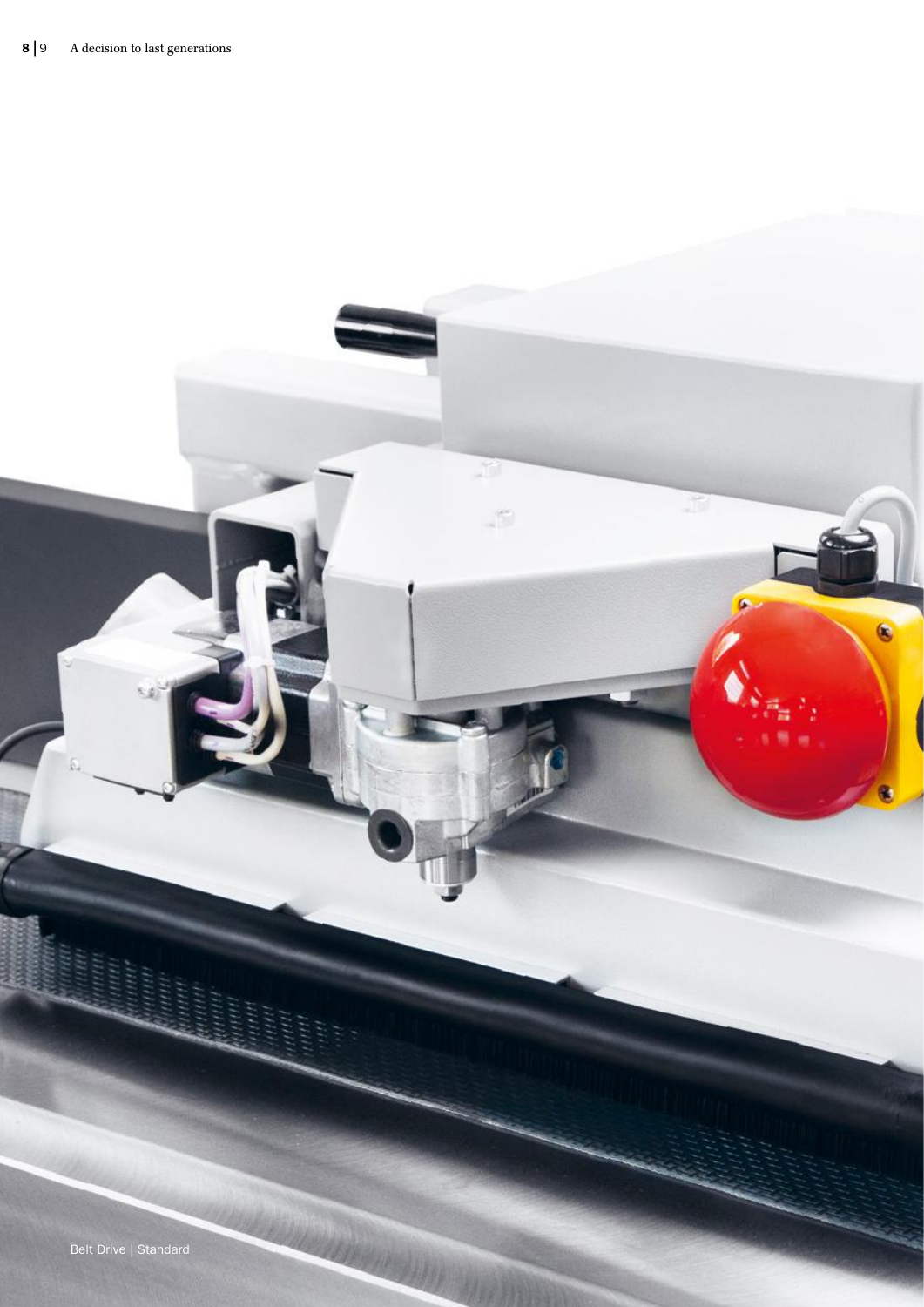### Precision and safety as standard.

The unique driven belt of the ProShape guarantees the safe and precise transport of workpieces. The feed speed can be pre-programmed for the profile and or job at hand. The motorized, dual guided fence of the T12 ProShape has an unheard of repositioning accuracy of a thousandth of an inch. This positioning accuracy as well as the height positioning allows you to get your work done with extreme measured precision.

u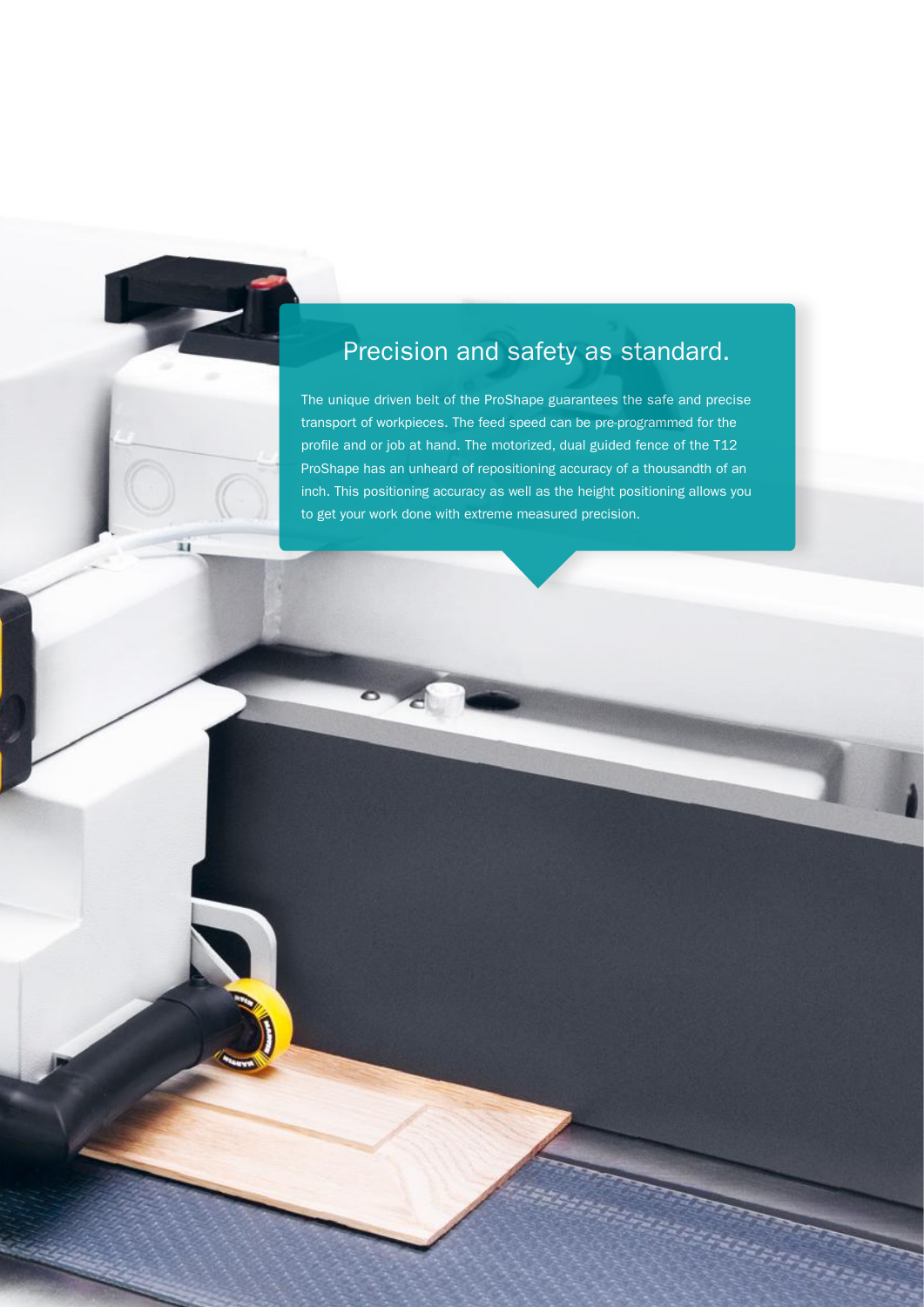#### T12 ProShape



84.25" ------0  $\blacksquare$ 35.4" ċ  $\overline{\circ}$ ıf

T12 ProShape | Front View T12 ProShape | Side View



T12 ProShape | Top View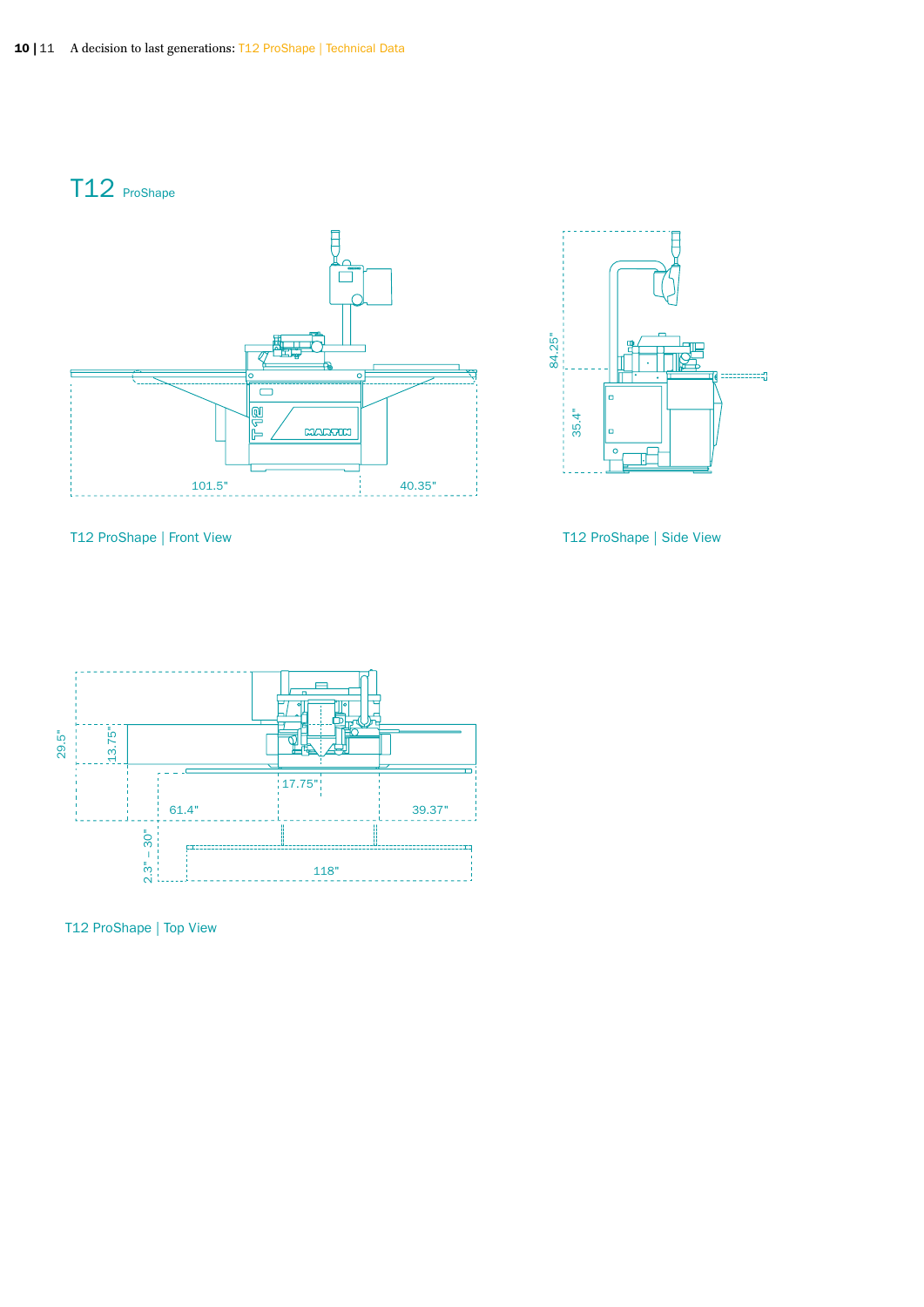#### **Technical** Data



| Motor                              | 10HP                                                            |
|------------------------------------|-----------------------------------------------------------------|
| Controller                         | 5.7" Touchscreen                                                |
| <b>Control Console</b>             | Eye level, tiltable, 2-way positionable                         |
| <b>Spindle Stroke</b>              | 150 mm / 5.91"                                                  |
| <b>Pullout Workpiece Support</b>   | Option                                                          |
| <b>Rotational Speeds</b>           | Variable 1000 - 12000 RPM                                       |
| <b>Table Openings</b>              | 106 mm; 74 mm / 4.17"; 2.91"                                    |
| <b>Display Resolution</b>          | $0.05$ mm / $0.002$ <sup>"</sup>                                |
| <b>Positioning Accuracy</b>        | $\pm$ 0.025 mm / 0.001" "                                       |
| <b>Dust Collection Connections</b> | $2 \times 120$ mm + 1 x 80 mm /<br>$2 \times 4$ 72" + 1 x 3 15" |
| Weight                             | Approx. 2640 lbs.                                               |

The machines generate very little dust as per BGI 739-1 Annex 1.

All dimensions in millimeters and inch. Manufactured in Germany.

Dimensions and specifications are subject to technical innovation and may be changed without notice. Illustrations may differ from the original. The binding technical features and equipment are indicated in the applicable price list.